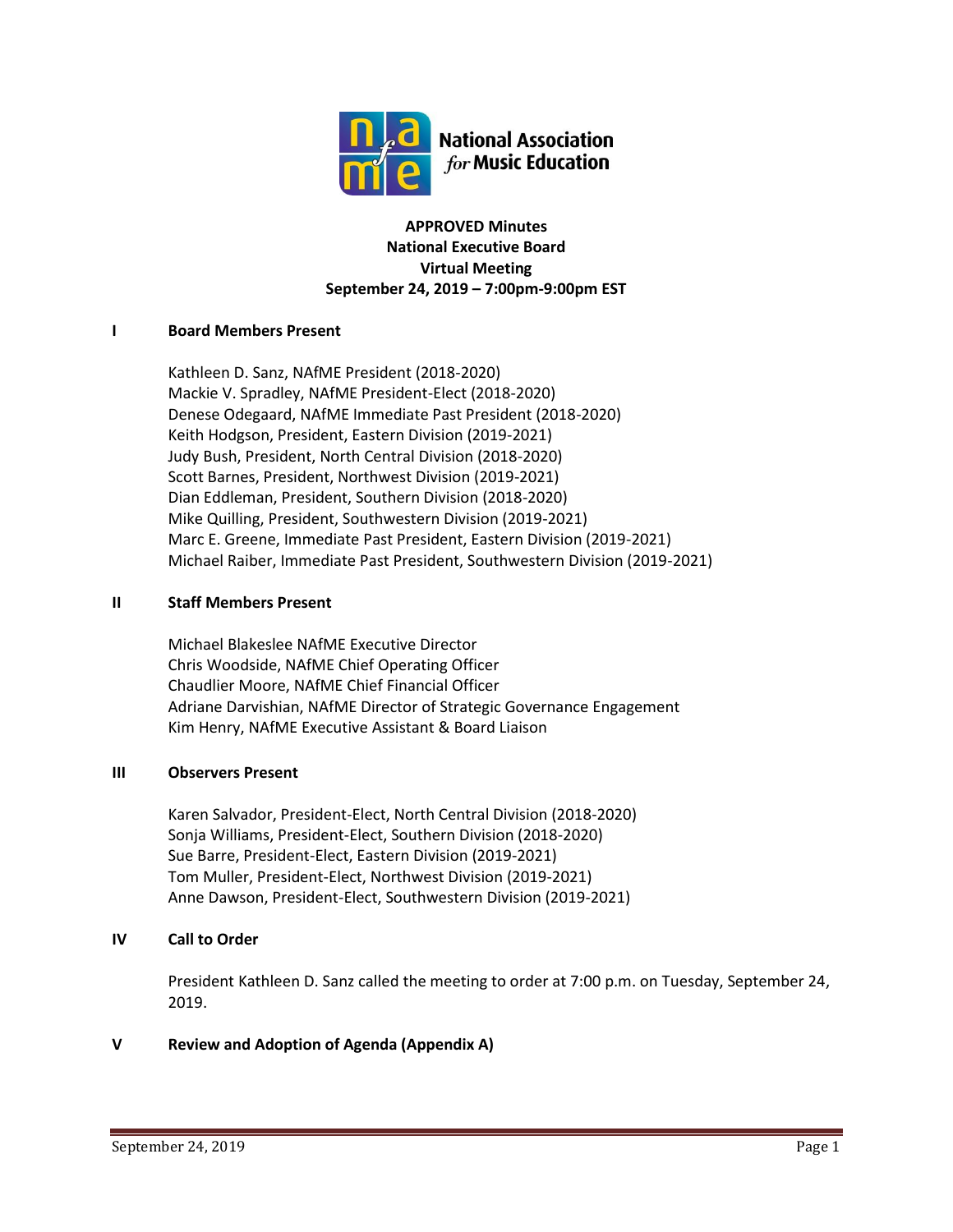*IT WAS MOVED BY HODGSON, SECONDED BY GREENE, AND CARRIED UNANIMOUSLY TO ADOPT THE AGENDA, INCLUDING THE CONSENT AGENDA, WITH FLEXIBILITY AS DIRECTED BY THE PRESIDENT; AND TO CONFIRM THE INTERIM ACTIONS AS PRESENTED:*

- *CONFIRMED APPROVAL OF THE NAFME MINUTES OF THE JUNE 17-18, 2019 NEB MEETING*
- *APPROVAL OF COUNCIL CHAIRS-ELECT*
- *APPROVAL OF NAFME REPRESENTATIVE COUNCIL APPOINTMENTS – MEMBERS-AT-LARGE*
	- o *COUNCIL FOR BAND EDUCATION MATTHEW ARAU*
	- o *COUNCIL FOR GUITAR VIRGINIA BOYLE*
		-
- *DISCONTINUATION OF THE MUSIC TEACHER EDUCATION SRIG*

#### **VI Reports**

#### **A Report of Chair, Executive Committee**

*IT WAS MOVED BY RAIBER, SECONDED BY BARNES, AND CARRIED UNANIMOUSLY, TO OPEN UP DISCUSSION TO THE COMMITTEE OF THE WHOLE.*

President Sanz led a review of the current work on Diversity, Equity, Inclusion and Access, and the Standards. President Sanz provided an update of the Cook Ross work since National Assembly. Cook Ross led five focus groups of different audiences at National Assembly, and three surveys have been completed and are currently being reviewed. The results of these activities, along with a review of NAfME documentation, will be presented to the board at the November 2019 NEB meeting.

President Sanz provided the board the list of names of the Audit Committee and informed the board the auditors were on site at the office beginning their field work. The audit will be reviewed by the Audit Committee and the Executive Committee. The audit will then be presented to the NEB with a recommendation.

*IT WAS MOVED BY HODGSON, SECONDED BY RAIBER, AND CARRIED UNANIMOUSLY TO APPROVE NAMES SUBMITTED FOR THE AUDIT COMMITTEE:*

- o *JOHN COMBS, NORTHWEST DIVISION IMMEDIATE PAST PRESIDENT*
- o *RENEE SHANE-BOYD, WESTERN DIVISION PRESIDENT-ELECT*
- o *EARL FRANKS, CHIEF EXECUTIVE OFFICER, NAESP*

President Sanz reviewed the request from the SRME Executive Committee to discontinue the Music Teacher Education SRIG. Both SRME and SMTE have had ongoing discussions with the SRIG Chair before coming to this decision. It was determined there was considerable overlap of the current work with the SRIG and SMTE. This recommendation is being made to stay in compliance with the existing policy. This request was approved on the consent agenda. See page 2.

President Sanz reviewed the recent meetings of the President's Cabinet that took place during National Assembly and a week before the September NEB meeting. At the June President's Cabinet meeting, the Society and Council Chairs were tasked with identifying individuals in each Society and Council who have expertise in teaching music education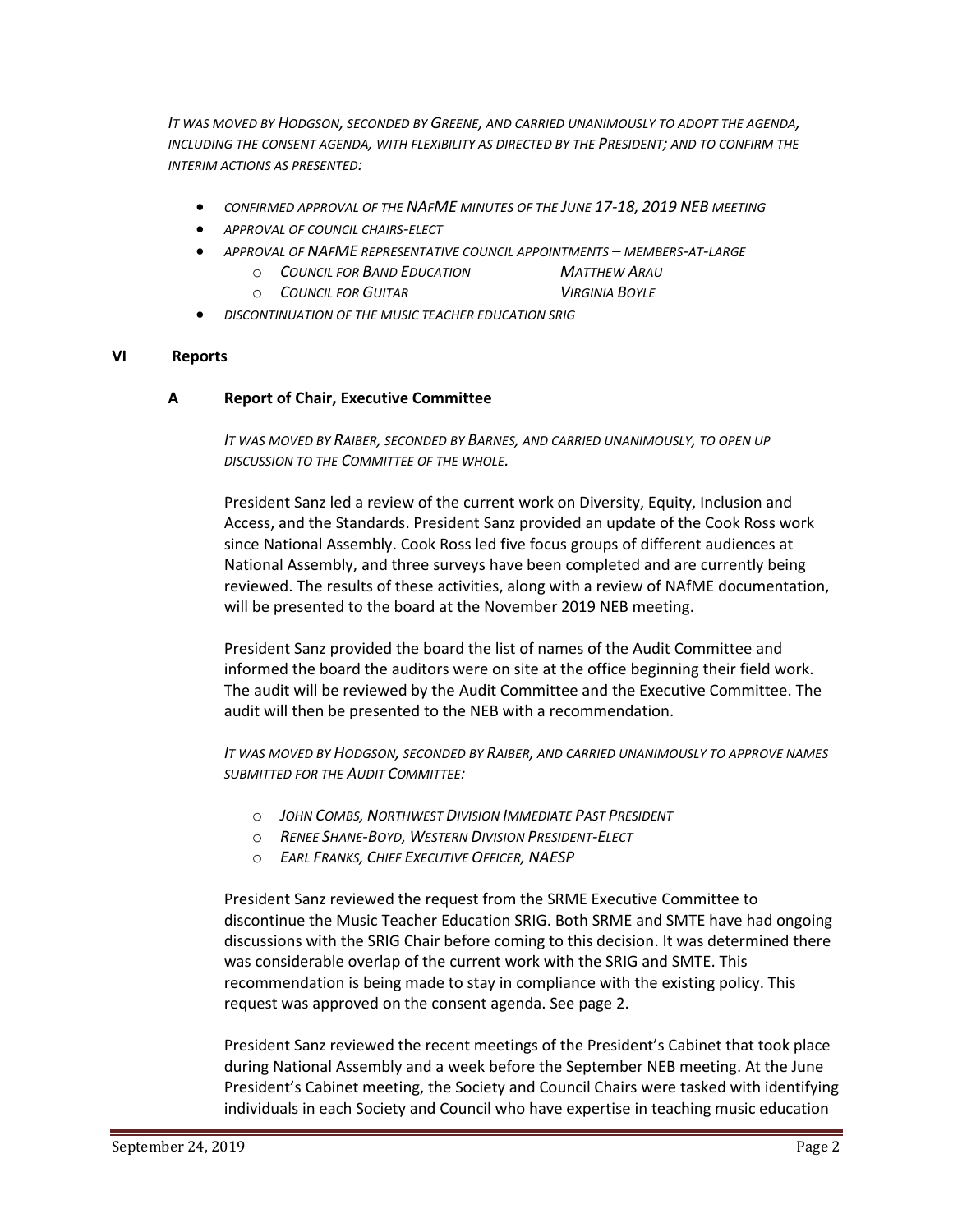through technology and teaching music education through diversity, inclusion, equity, and access. The Chairs were also asked to provide the names of other associations or groups in their area of influence with whom we might want to work. It was also requested the Chairs provide the current goals each Society and Council has been discussing. President Sanz requested the NEB review the current list of other associations and groups and provide any others that may not be on the list now. The board will consider how best to work with these other associations and groups to align our work. The board also discussed where to classify mariachi and asked the Society and Council Chairs to provide feedback to that question. President Sanz informed the board there would be more information on the proposal of council awards at the November NEB meeting.

President Sanz led a discussion on the proposed NAfME policy changes for:

• Engagements with Commercial Partners

President Sanz informed the board that the Executive Committee was reviewing the feedback received from the lawyer. This policy change will be discussed at the November NEB meeting.

• Internal Communication

President Sanz led a discussion on the proposed Internal Communication policy revisions. This topic has been discussed at each Division Meeting to date and the feedback has been positive to have a policy outlining internal communications between NAfME and the state leaders.

*IT WAS MOVED BY QUILLING, SECONDED BY EDDLEMAN, AND CARRIED UNANIMOUSLY TO APPROVE THE I.A.8 INTERNAL COMMUNICATIONS POLICY AS PRESENTED.*

• Collegiate Voting

President Sanz reviewed the current discussions on the proposed bylaw changes for Collegiate membership. This topic has been discussed throughout the past twelve months, as well as at each Division Meeting to date and the feedback has been taken into consideration. There are two questions before the board regarding Collegiate membership:

- 1. Eligibility: Collegiate membership shall be open to music students in teacher education programs or related programs at the college or university level who are not employed full time as teachers;
- 2. Privileges: Collegiate chapter members shall have the same privileges as active members except the right to hold elective office.

The board will consider these questions at the November NEB meeting, after all Division meetings have occurred and Division Presidents are able to report to the board the consensus from each Division.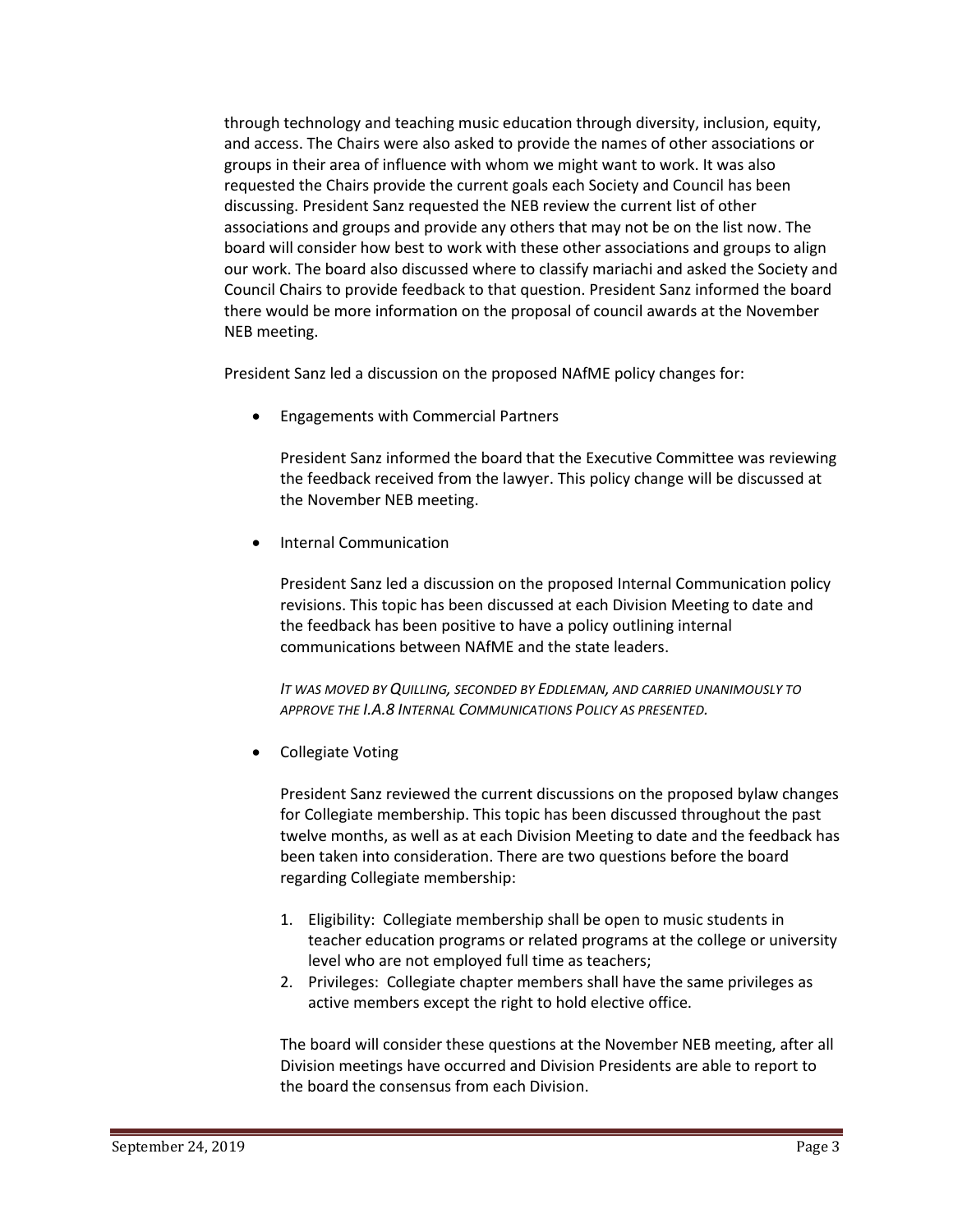### **B Report of Executive Director**

Executive Director Mike Blakeslee highlighted, as requested by the NEB, a few items from the consolidated management report classified by the four strategic objectives. Mr. Blakeslee noted all reports are provided in the board book for the NEB to review and ask questions or provide comments as needed.

Mr. Blakeslee reported the audit was currently underway. Unaudited estimates show that, even with non-budgeted expenditures approved by the board in technology, support for leadership, Cook Ross, and 2021 conference contract cancellation fees, the overall budget is in good shape. Total Association assets have grown by \$2.5 million. Total Association liabilities have decreased by approximately \$31,000. The audited financials will be presented to the board at the November meeting.

Mr. Blakeslee provided an overview of the government relations work.

• Title IV-Appropriations Update

Congress plans to finish the appropriations process before the end of the fiscal year. A continuing resolution is expected to be voted on. Timing on passage of education appropriations in the Senate remains unclear. NAfME issued a call-toaction to members in August to encourage outreach to members of Congress.

• National Assessment of Educational Progress (NAEP)

The National Assessment Governing Board (NAGB) announced in July it will eliminate the arts assessment of the NAEP, known as the "Nation's Report Card". Arts assessments have been included for over four decades, and the decision to remove them was made without input from the field. This runs counter to supporting a well-rounded education as defined by ESSA. NAfME is working with the other assessments that were eliminated to reinstate these well-rounded subjects.

State and Local Advocacy

All 50 states now have an ALF representative. The next quarterly webinar at the end of October will focus on using Title IV-A updates to support music programs.

Mr. Blakeslee provided an update on technology. The launch of the new system occurred on July 25, 2019. Considerable extra resources have been utilized to continue to fix items in the system that have come up after testing and launch. Staff has been trained and re-assigned to assist as needed, and a vendor has been contracted for further assistance.

Mr. Blakeslee reviewed the updates to the membership campaign per the request of the NEB for more clarity and details on timing and how this campaign would work with the state MEAs. The membership campaign will begin in October 2019. This will assist in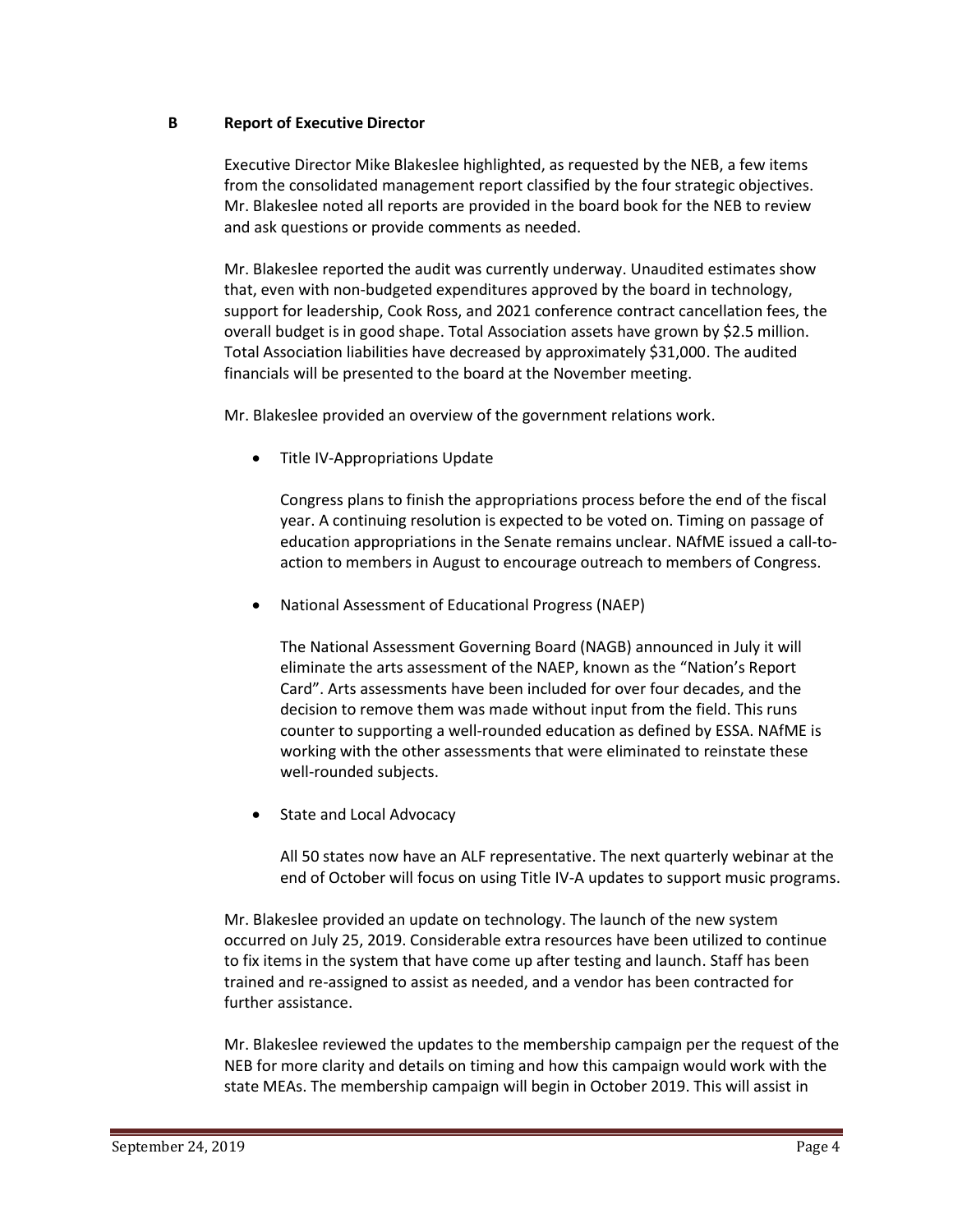obtaining the members who have not yet renewed for this school year, and in gathering new members.

## **C Report of Chair, Professional Development Committee (PDC)**

Immediate Past President Denese Odegaard provided an update on the 2019 conference. There was a different application process this year that required new criteria as part of the application. There are 391 attendees completed in the registration system, and over 200 more pending. There are 17 corporate sponsored sessions.

Immediate Past President Odegaard provided an update on the 2020 conference. The call for proposals for the researcher/practitioner collaborative sessions is now out. The conference is titled, "Conference 2020: Bringing the Future into Focus". The collaborative research session had 59 proposals, of which 12 were accepted.

Immediate Past President Odegaard provided an update on the upcoming All National Honors Ensembles (ANHE) events. The plan for the 2019 ANHE are well underway. ANHE Chair Scott Sheehan, and staff, are working with the recording company to secure the rights for the recordings of the concerts. In preparation for the 2022 ANHE event, Chair Sheehan, Western Division Immediate Past President Russ Sperling, and staff completed a site visit to multiple venues in San Diego, CA to begin work on that event. Dates for the future planned ANHE events have been provided:

- November 7 10, 2019 at the Gaylord Palms in Orlando, FL (with National Conference)
- November 5 8, 2020 at the Gaylord Palms in Orlando, FL (with National Conference)
- January 2 5, 2022 at the Town & Country Conference Center in San Diego, CA (stand-alone event)
- November 3 6, 2022 at the Gaylord National in National Harbor, MD (with National Conference)

Immediate Past President Odegaard provided an update on the mentoring program with New Teacher Center. The program is continuing with three of the five original school districts; Philadelphia, New York City, and Charlotte-Mecklenburg. There were 33 first year mentors, with 16 returning for a second year. A micro credential was offered in the first year, and six individuals pursued that option. The mentor program work with SMTE has begun. Immediate Past President Odegaard and staff have met with the Supporting Beginning Music Teachers ASPA to finalize a timeline. Updates will be provided to the board.

# **VII Appointments**

# **A Chairs-Elect**

Approved in the consent agenda. See page 2.

# **B Council Appointments – At-Large Members**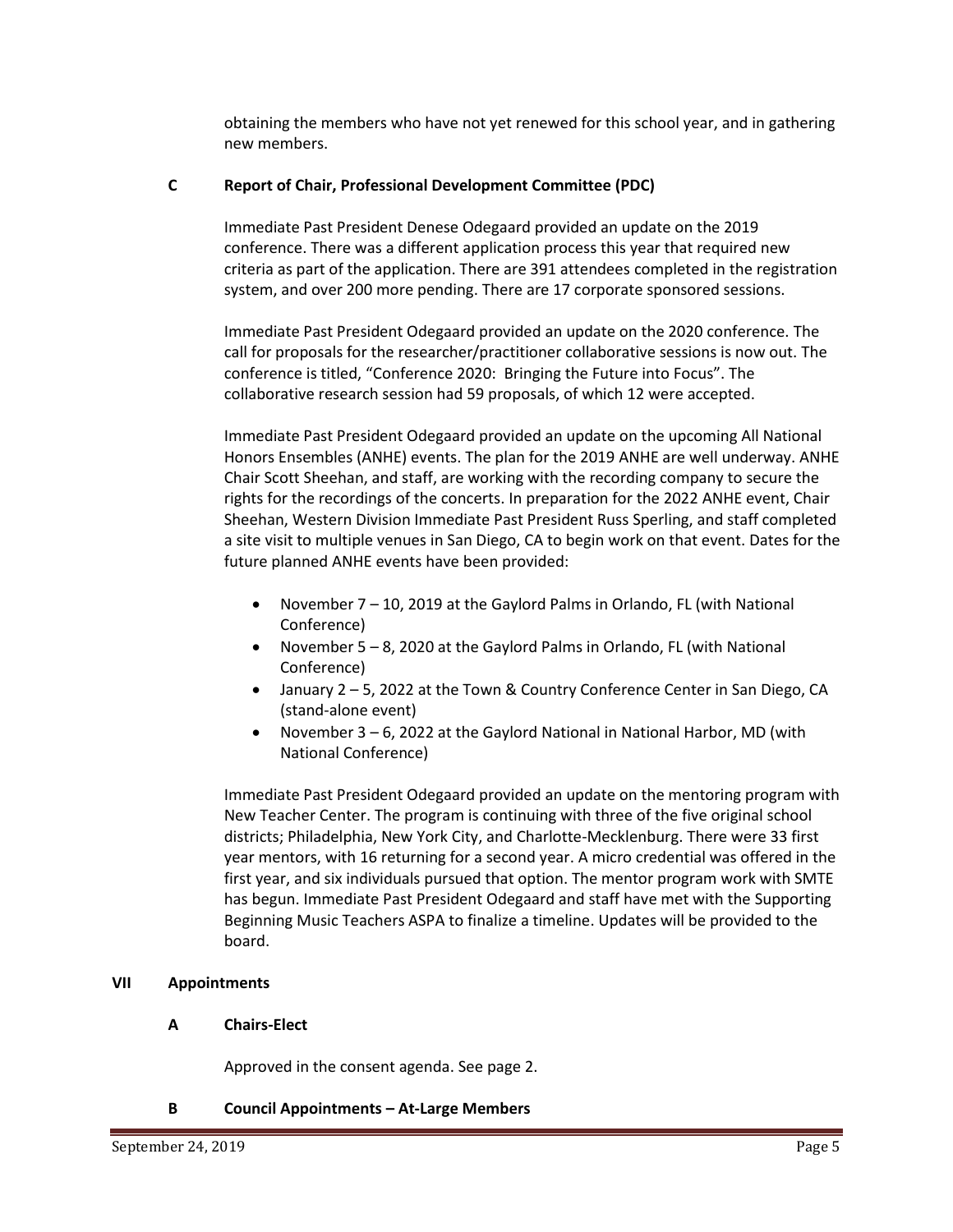Approved in the consent agenda. See page 2.

#### **VIII Old Business**

### **A List of 2019-2020 Fall Division Board Meeting Dates**

President Sanz reviewed the dates for the 2019-2020 Fall Division Board Meetings. Staff requests the Division Presidents provide the dates for their 2020 Fall Meetings, as well as start and end times to better facilitate planning travel.

#### **B List of 2018-2020 NEB Meeting Dates**

President Sanz reviewed the dates for the 2018-2020 NEB Meetings.

#### **C Updating Travel Matrix for 2018-2020, 2020-2022**

President Sanz asked the NEB to provide their upcoming travel to state MEAs to ensure the travel matrix is kept up to date by staff.

#### **IX New Business**

#### **A Teaching Music Inserts**

President Sanz requested the NEB review the suggestions provided by the Teaching Music Advisory Committee. This will be discussed further at the November board meeting.

### **B Repertoire Task Force/Committee**

President Sanz discussed with the board an opportunity to form a committee to focus on the topic of repertoire and bring together groups within NAfME and outside NAfME. This committee would lead the discussion on repertoire that is critical to the profession and important to the field. Southwestern Division Immediate Past President Mike Raiber noted this would be a conversation in terms of inclusivity and diversity, versus a conversation on craft and compositional value. This will be further discussed at the November board meeting.

#### **X Adjournment**

*IT WAS MOVED BY GREENE, SECONDED BY HODGSON, AND CARRIED UNANIMOUSLY TO ADJOURN THE NATIONAL EXECUTIVE BOARD MEETING ON TUESDAY, SEPTEMBER 24, 2019 AT 8:18 P.M.*

### Respectfully Submitted,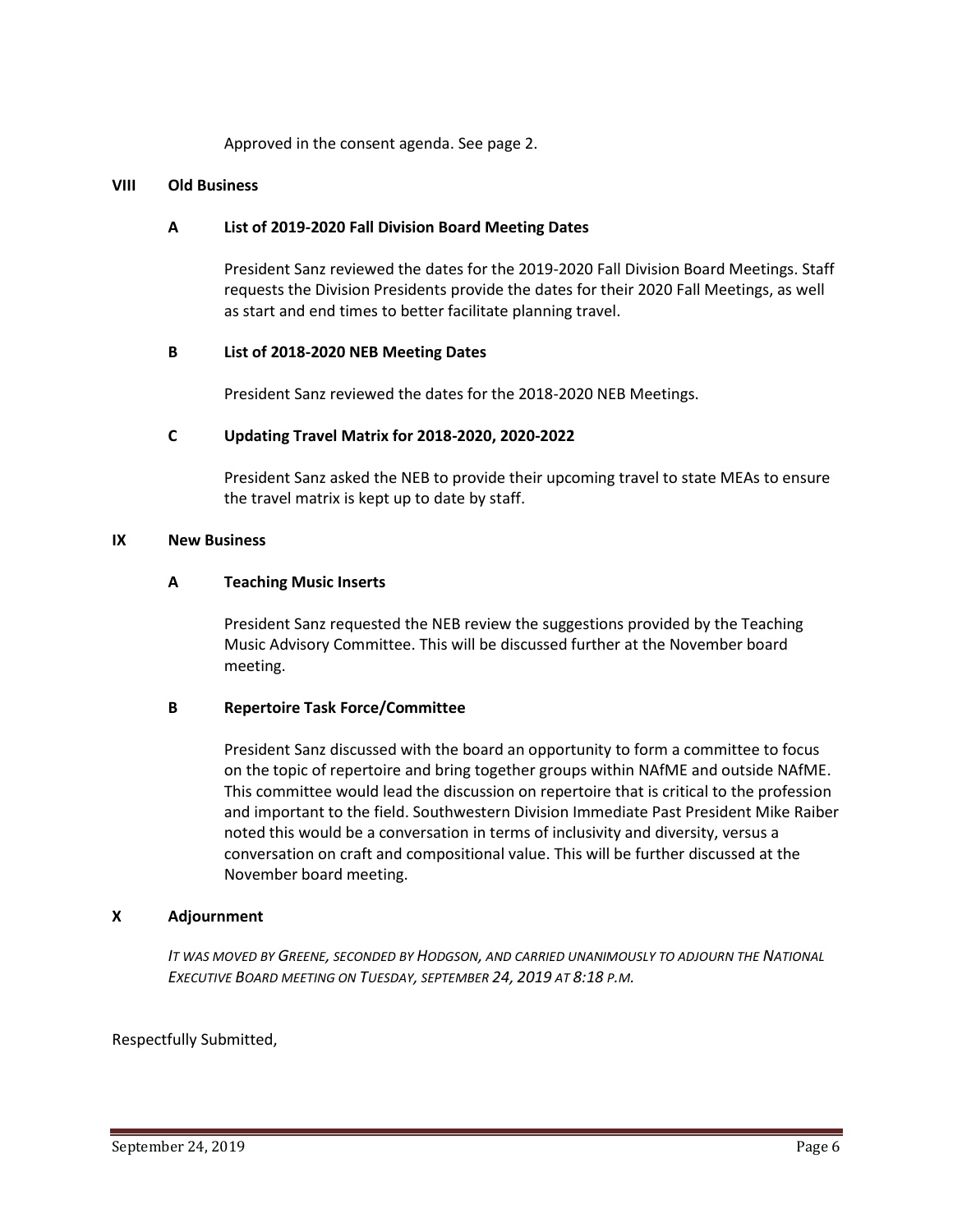Undue Bakeler

Mike Blakeslee, Executive Director

Summary and notes formally taken by Kim Henry, Executive Assistant and Board Liaison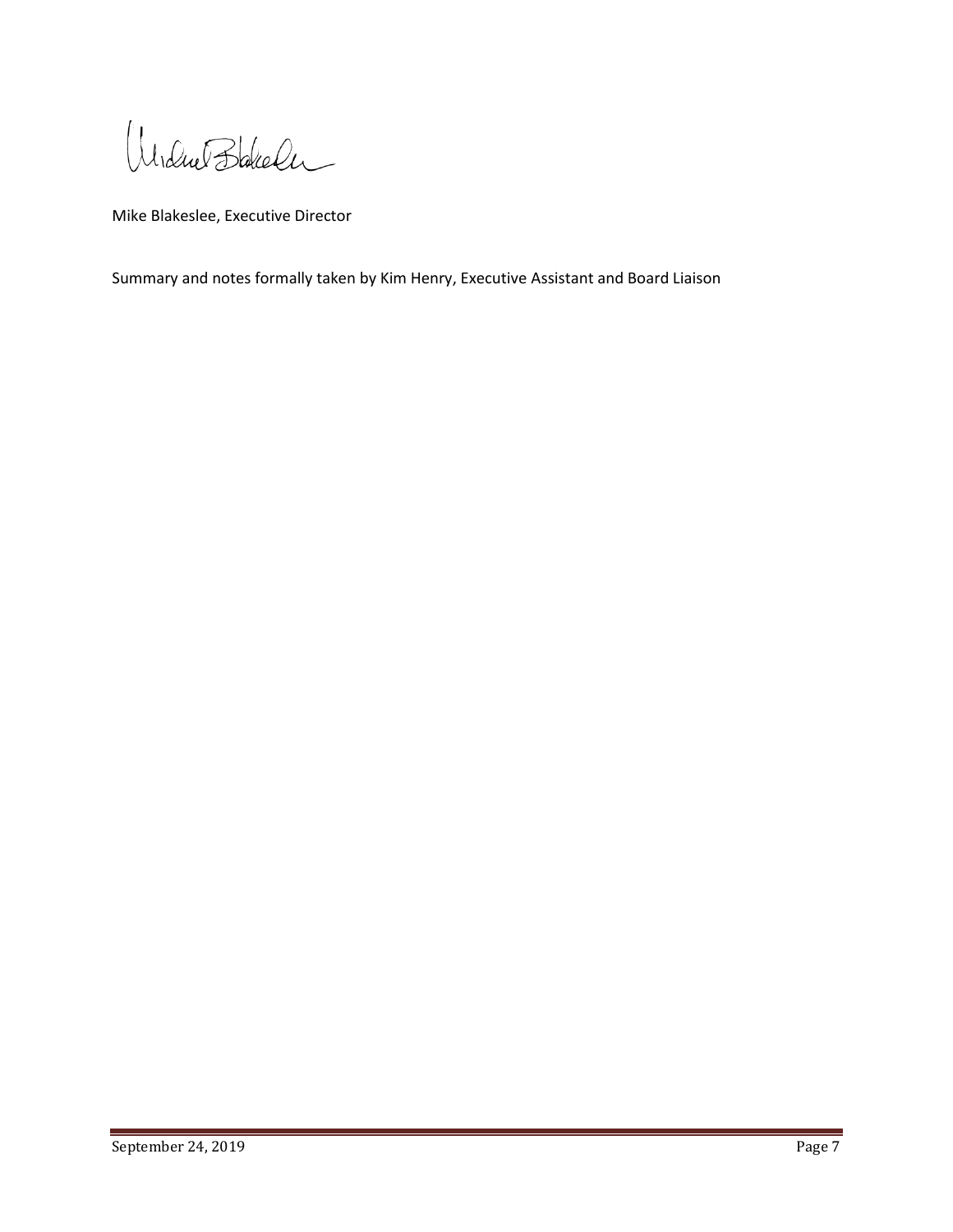# Appendix A



# **National Executive Board Agenda Tuesday, Sept. 24, 2019 Virtual Meeting, 7:00pm-9:00pm EASTERN**

|   |         | Review & Adoption of Agenda                                           |                   |                 |
|---|---------|-----------------------------------------------------------------------|-------------------|-----------------|
|   |         | <b>Confirm Interim Actions</b>                                        |                   |                 |
|   |         | Approval of the Minutes of the June 17-19, 2019<br><b>NEB Meeting</b> | Consent           | Page 1-2        |
|   |         | Confirm the Consent Agenda                                            |                   | Page 3          |
|   |         | Approval of NAfME Role Based Councils<br>$\bullet$                    |                   |                 |
|   |         | Appointments - Chairs-Elect                                           | Consent           |                 |
|   |         | Approval of NAfME Representative Council<br>$\bullet$                 |                   |                 |
|   |         | Appointments - Members-At-Large                                       | Consent           |                 |
|   |         | Discontinuation of the Music                                          |                   |                 |
|   |         | <b>Teacher Education SRIG</b>                                         | Consent           |                 |
| П | Reports |                                                                       |                   |                 |
|   | Α       | Report of Chair, Executive Committee                                  |                   | Page 4          |
|   |         | Update on Diversity, Equity, Inclusion and Access                     | <b>Discussion</b> |                 |
|   |         | <b>Cumulative List of Actions</b><br>$\Omega$                         |                   | Page 5-14       |
|   |         | Report on Cook Ross Initiative<br>$\circ$                             |                   |                 |
|   |         | Update on Standards<br>٠                                              | Informational     | Page 15-21      |
|   |         | <b>Division Reports</b>                                               | Informational     | Page 22         |
|   |         | <b>Audit Committee</b><br>$\bullet$                                   | Informational     | Page 23-24      |
|   |         | Discontinuation of the Music Teacher<br>$\bullet$                     |                   |                 |
|   |         | <b>Education SRIG</b>                                                 | Consent           | Page 25         |
|   |         | Recommendations from President's Cabinet                              | Informational     | Page 26         |
|   |         | Goals, Representatives, External<br>$\circ$                           |                   |                 |
|   |         | Organizations                                                         |                   | Appendix A      |
|   |         | <b>Council Awards</b><br>$\circ$                                      |                   |                 |
|   |         | Policies                                                              |                   | Page 27         |
|   |         | <b>Commercial Partners</b><br>$\circ$                                 | Informational     | Appendix B1, B2 |
|   |         | <b>Internal Communication</b><br>$\circ$                              | Action            | Appendix C      |
|   |         | Collegiate Voting (bylaw change)<br>$\circ$                           | Action            | Page 28-32      |
|   | B       | Report of Executive Director/CEO                                      |                   | Page 33         |
|   |         | Q4 Consolidated Report<br>$\bullet$                                   | Informational     | Appendix D      |
|   |         | <b>Management Reports</b>                                             |                   |                 |
|   |         | July, August Monthly Management<br>$\circ$                            |                   | Page 34-45      |
|   |         | Reports                                                               | Informational     |                 |
|   |         | Summary of Actions & Follow-up                                        | Informational     | Page 46-50      |
|   |         | <b>Financial Reports</b><br>$\bullet$                                 | Informational     | Page 51-52      |